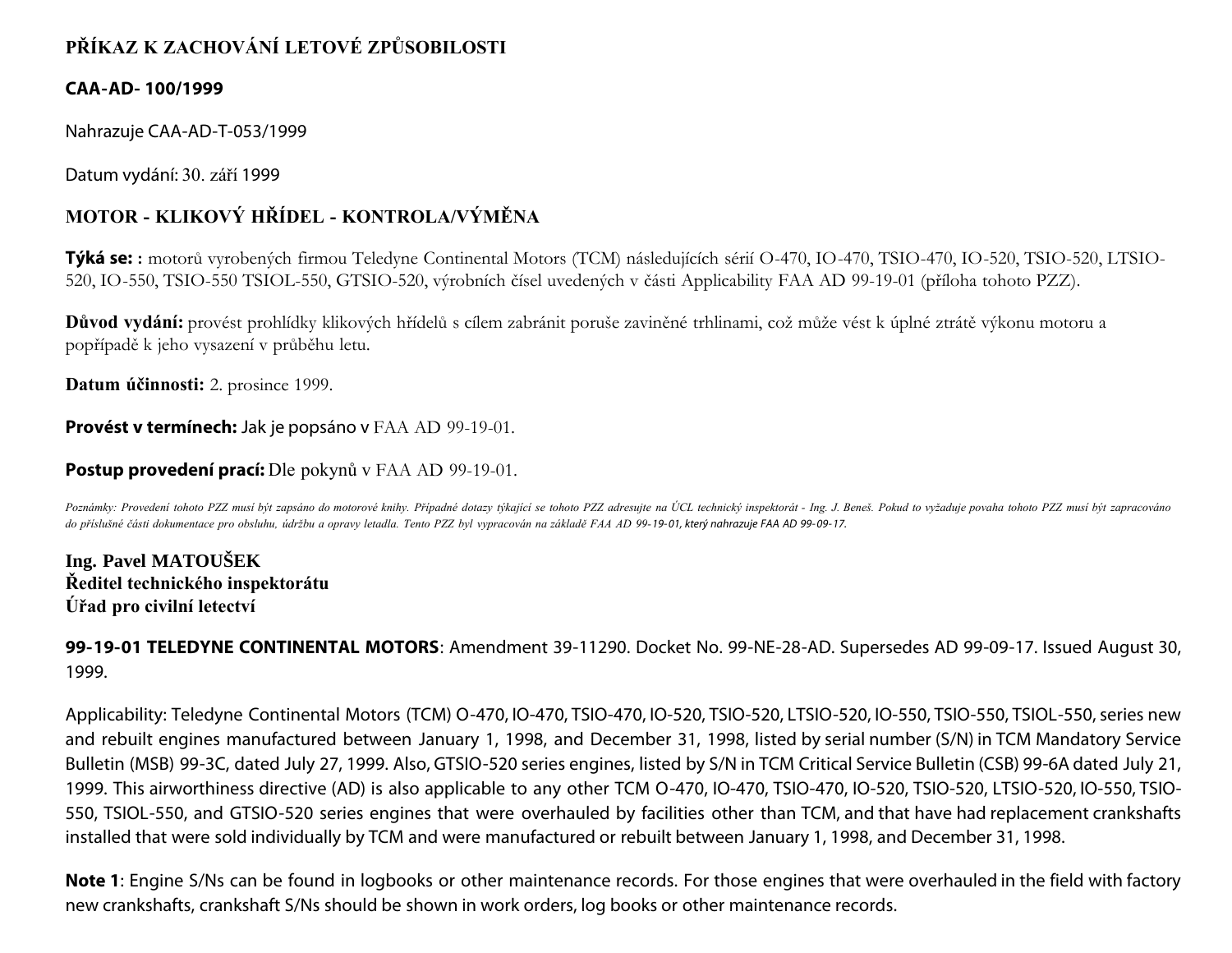**Note 2**: This AD applies to each engine identified in the preceding applicability provision, regardless of whether it has been modified, altered, or repaired in the area subject to the requirements of this AD. For engines that have been modified, altered, or repaired so that the performance of the requirements of this AD is affected, the owner/operator must request approval for an alternative method of compliance in accordance with paragraph (f) of this AD. The request should include an assessment of the effect of the modification, alteration, or repair on the unsafe condition addressed by this AD; and, if the unsafe condition has not been eliminated, the request should include specific proposed actions to address it.

Compliance: Required as indicated, unless accomplished previously.

To prevent crankshaft failure due to crankshaft cheek cracks, which could result in total engine power loss, in-flight engine failure, and possible forced landing, accomplish the following:

(a) For those engines listed by S/N on pages 3 through 12 of TCM MSB 99-3C, dated July 27, 1999, or on pages 2 and 3 of TCM CSB 99-6A, dated July 21, 1999, with 500 hours or less time-in-service (TIS) on the effective date of this AD, perform visual and ultrasonic (UT) inspections of the crankshaft for cracks within 10 hours TIS after the effective date of this AD, in accordance with sections A and B of TCM 99-3C, dated July 27, 1999, or for the GTSIO-520 series engines, in accordance with sections A and B of TCM CSB 99-6A dated July 21, 1999. These inspections must be performed by TCM representatives. Disposition the crankshaft as follows:

**Note 3:** The engines and crankshafts that are the subject of this AD were manufactured or rebuilt by TCM during 1998. The dates that engines and crankshafts were delivered, however, may not coincide with their dates of manufacture. For the engines identified in paragraphs (a) and (b) of this AD, TCM has already determined which engines have either a new or rebuilt suspect crankshaft installed, and identified those engines by engine S/N. Only for those engines identified in paragraphs (c) and (d) of this AD does crankshaft serial number play a role in determining the need for visual and UT inspections.

**Note 4:** The engine S/Ns listed in TCM MSB 99-3C and TCM CSB 99-6A contain only the numerical portion of the S/N. Rebuilt engines will have the letter "R" at the end of the six digit numerical portion. This letter "R" should be disregarded and only the six digit numerical sequence should be used for determination of applicability. Only TCM is authorized to rebuild TCM engines and they have not approved any other agency to perform that function.

(1) If a crack is found, replace the crankshaft with a serviceable crankshaft of the same part number (P/N) prior to further flight.

(2) If no crack is found, reassemble the engine and return it to service.

(3) If inspections have been previously accomplished in accordance with earlier revision levels of TCM MSB 99-3 (previously CSB 99-3) or CSB 99-6, no further action is required.

(b) For those engines listed by S/N on pages 3 through 12 of MSB 99-3C, dated July 27, 1999, or on pages 2 and 3 of TCM CSB 99-6A dated July 21, 1999, with more than 500 hours TIS on the effective date of this AD, perform visual and UT inspections of the crankshaft for cracks at the next maintenance event, or within 50 hours TIS after the effective date of this AD, whichever comes first, in accordance with sections A and B of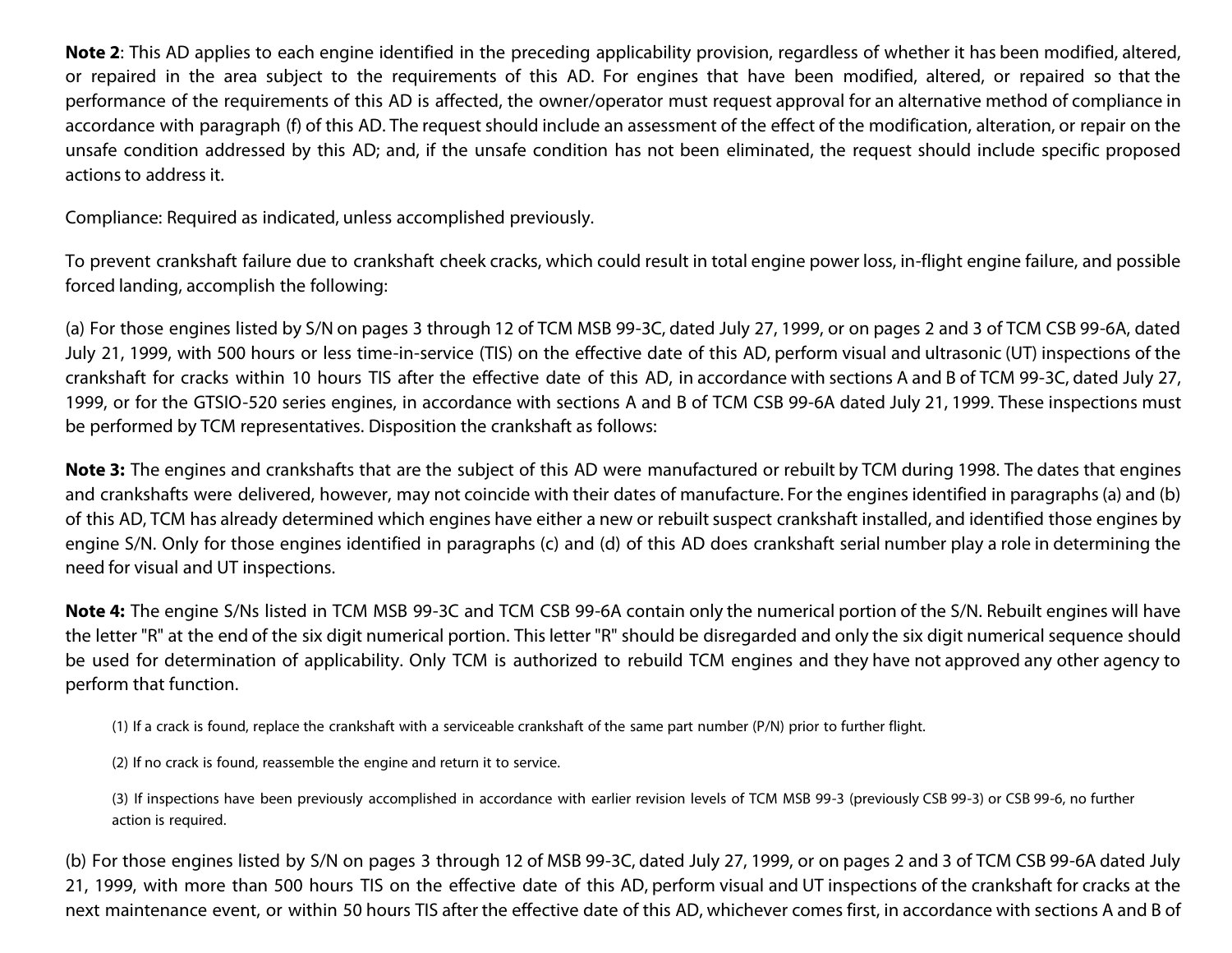TCM MSB 99-3C, dated July 27, 1999, or for the GTSIO-520 series engines, in accordance with sections A and B of TCM CSB 99-6A, dated July 21, 1999. These inspections must be performed by TCM representatives. Disposition the crankshaft as follows:

(1) If a crack is found, replace the crankshaft with a serviceable crankshaft of the same P/N prior to further flight.

(2) If no crack is found, reassemble the engine and return it to service.

(3) If inspections have been previously accomplished in accordance with earlier revision levels of TCM MSB 99-3 (previously CSB 99-3) or CSB 99-6, no further action is required.

(c) For any other engine that was overhauled at a facility other than TCM, and that has a crankshaft installed that was manufactured or rebuilt between January 1, 1998, and December 31, 1998, with 500 hours or less TIS on the effective date of this AD, perform visual and UT inspections of the crankshaft for cracks within 10 hours TIS after the effective date of this AD, in accordance with sections A and B of TCM MSB 99-3C, dated July 27, 1999, or for the GTSIO-520 series engines, in accordance with sections A and B of TCM CSB 99-6A, dated July 21, 1999. These inspections must be performed by TCM representatives. Disposition the crankshaft as follows:

(1) If a crack is found, replace the crankshaft with a serviceable crankshaft of the same P/N prior to further flight.

(2) If no crack is found, reassemble the engine and return it to service.

(3) If inspections have been previously accomplished in accordance with earlier revision levels of TCM MSB 99-3 (previously CSB 99-3) or CSB 99-6, no further action is required.

**Note 5:** The crankshaft manufacture date may be determined from the crankshaft serial number, which consists of eight characters, arranged as follows:

| Position: |                                                             | 2,3                                  | 14,5                               | 16.                                                                           |  |
|-----------|-------------------------------------------------------------|--------------------------------------|------------------------------------|-------------------------------------------------------------------------------|--|
| Content:  | Letter $A - L$ ,<br>representing<br>month of<br>manufacture | Day of month<br><b>Imanufactured</b> | $\parallel$ Year of<br>manufacture | ∥Sequence number   Always "N"<br>of crankshaft<br>manufactured on<br>that day |  |
| Example:  |                                                             |                                      | 198                                | I05                                                                           |  |

The example crankshaft, with a serial number of "C229805N", indicates a date of manufacture of March 22, 1998.

(d) For any other engine that was overhauled at a facility other than TCM, and that has a crankshaft installed that was manufactured or rebuilt between January 1, 1998, and December 31, 1998, with more than 500 hours TIS on the effective date of this AD, perform visual and UT inspections of the crankshaft for cracks at the next maintenance event, or within 50 hours TIS after the effective date of this AD, whichever comes first, in accordance with sections A and B of TCM MSB 99-3C, dated July 27, 1999, or for the GTSIO-520 series engines, in accordance with sections A and B of TCM CSB 99-6A dated July 21, 1999. These inspections must be performed by TCM representatives. Disposition the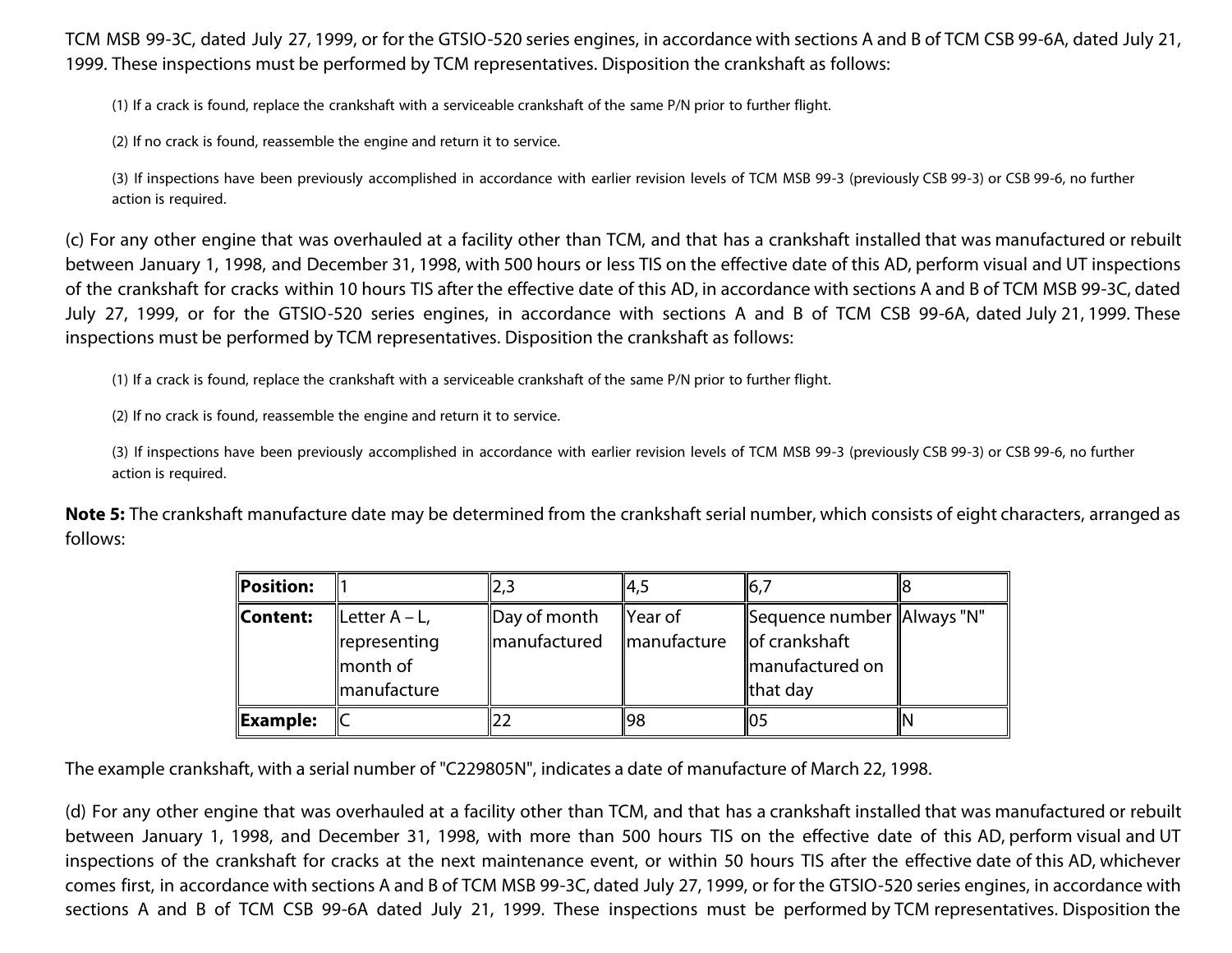#### crankshaft as follows:

(1) If a crack is found, replace the crankshaft with a serviceable crankshaft of the same P/N prior to further flight.

(2) If no crack is found, reassemble the engine and return it to service.

(3) If inspections have been previously accomplished in accordance with earlier revision levels of TCM MSB 99-3 (previously CSB 99-3) or CSB 99-6, no further action is required.

(e) After the effective date of this AD, installation of a crankshaft that was manufactured or rebuilt between January 1, 1998, and December 31, 1998, is prohibited, unless it has been inspected and reidentified in accordance with section C of TCM MSB 99-3C, dated July 27, 1999, or, for the GTSIO-520 series engines, in accordance with section C of TCM CSB 99-6A, dated July 21, 1999. These inspections must be performed by TCM.

(f) An alternative method of compliance or adjustment of the compliance time that provides an acceptable level of safety may be used if approved by the Manager, Atlanta Aircraft Certification Office (ACO). Operators shall submit their requests through an appropriate FAA Principal Maintenance Inspector, who may add comments and then send it to the Manager, Atlanta ACO.

**Note 6**: Information concerning the existence of approved alternative methods of compliance with this airworthiness directive, if any, may be obtained from the Atlanta ACO.

(g) Special flight permits may be issued in accordance with sections 21.197 and 21.199 of the Federal Aviation Regulations (14 CFR 21.197 and 21.199) to operate the airplane to a location where the inspection requirements of this AD can be accomplished.

(h) The actions required by this AD shall be accomplished in accordance with the following TCM SB's:

| Document No.     | Page     | <b>Date</b>   |
|------------------|----------|---------------|
| MSB 99-3C        | 1-26     | July 27, 1999 |
| Total pages: 26. |          |               |
| <b>CSB 99-6A</b> | $1 - 13$ | July 21, 1999 |
| Total pages: 13. |          |               |

This incorporation by reference was approved by the Director of the Federal Register in accordance with 5 U.S.C. 552(a) and 1 CFR part 51. Copies may be obtained from Teledyne Continental Motors, PO Box 90, Mobile, AL 36601; telephone toll free (888) 200-7565. Copies may be inspected at the FAA, New England Region, Office of the Regional Counsel, 12 New England Executive Park, Burlington, MA; or at the Office of the Federal Register, 800 North Capitol Street, NW, suite 700, Washington, DC.

(i) This amendment supersedes priority letter AD 99-09-17, issued April 22, 1999.